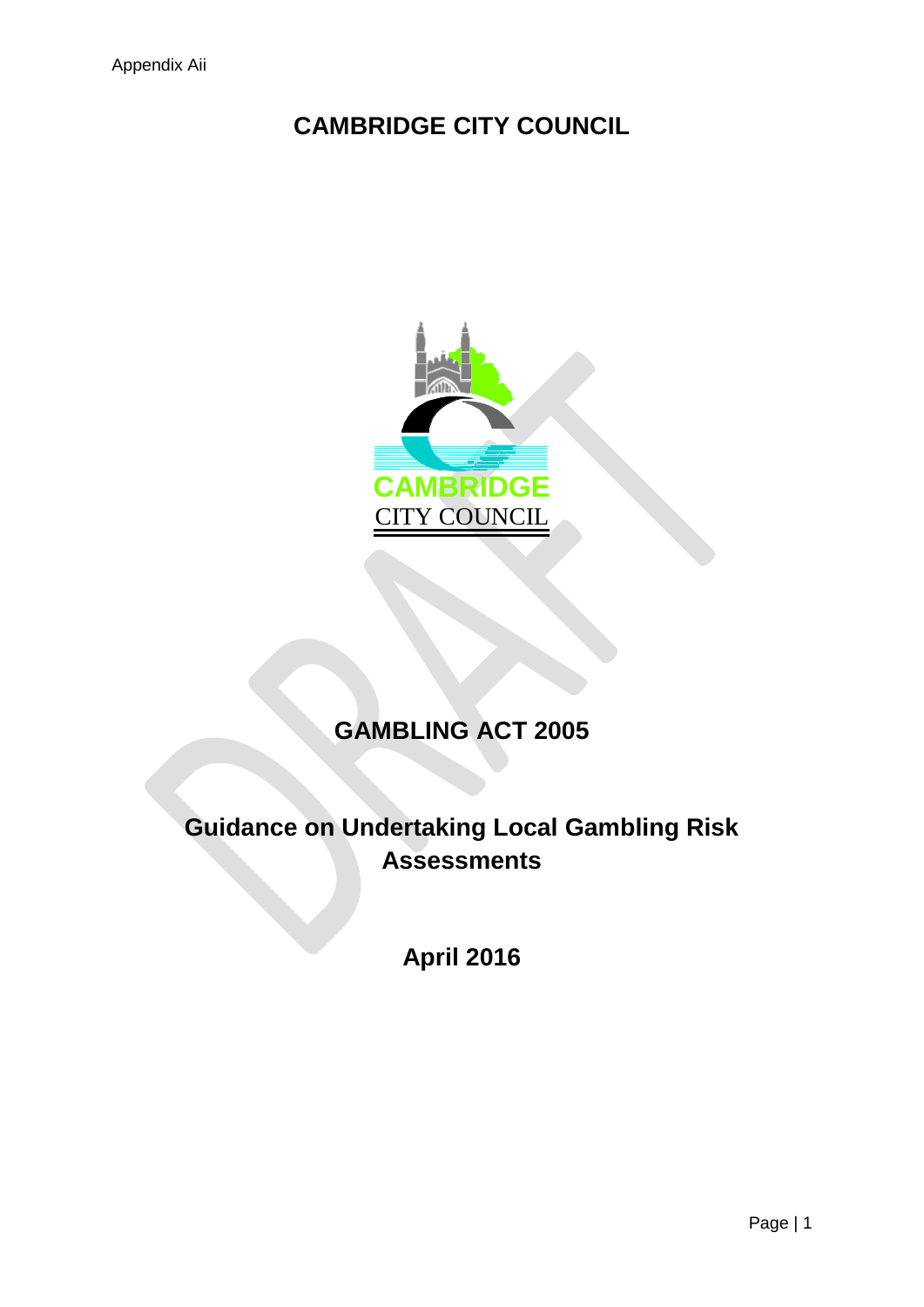## **CONTENTS**

| <b>Section</b> | <b>Item</b>                                | Page |
|----------------|--------------------------------------------|------|
|                | <b>Introduction</b>                        | 3    |
| 1.             | <b>Background</b>                          | 5    |
| 2.             | <b>Risk Assessment Triggers</b>            |      |
| 3.             | <b>Local Risks and Control Measures</b>    | 10   |
| 4.             | <b>Undertaking a Local Risk Assessment</b> | 14   |
|                | <b>Step by Step Approach - Guide</b>       | 15   |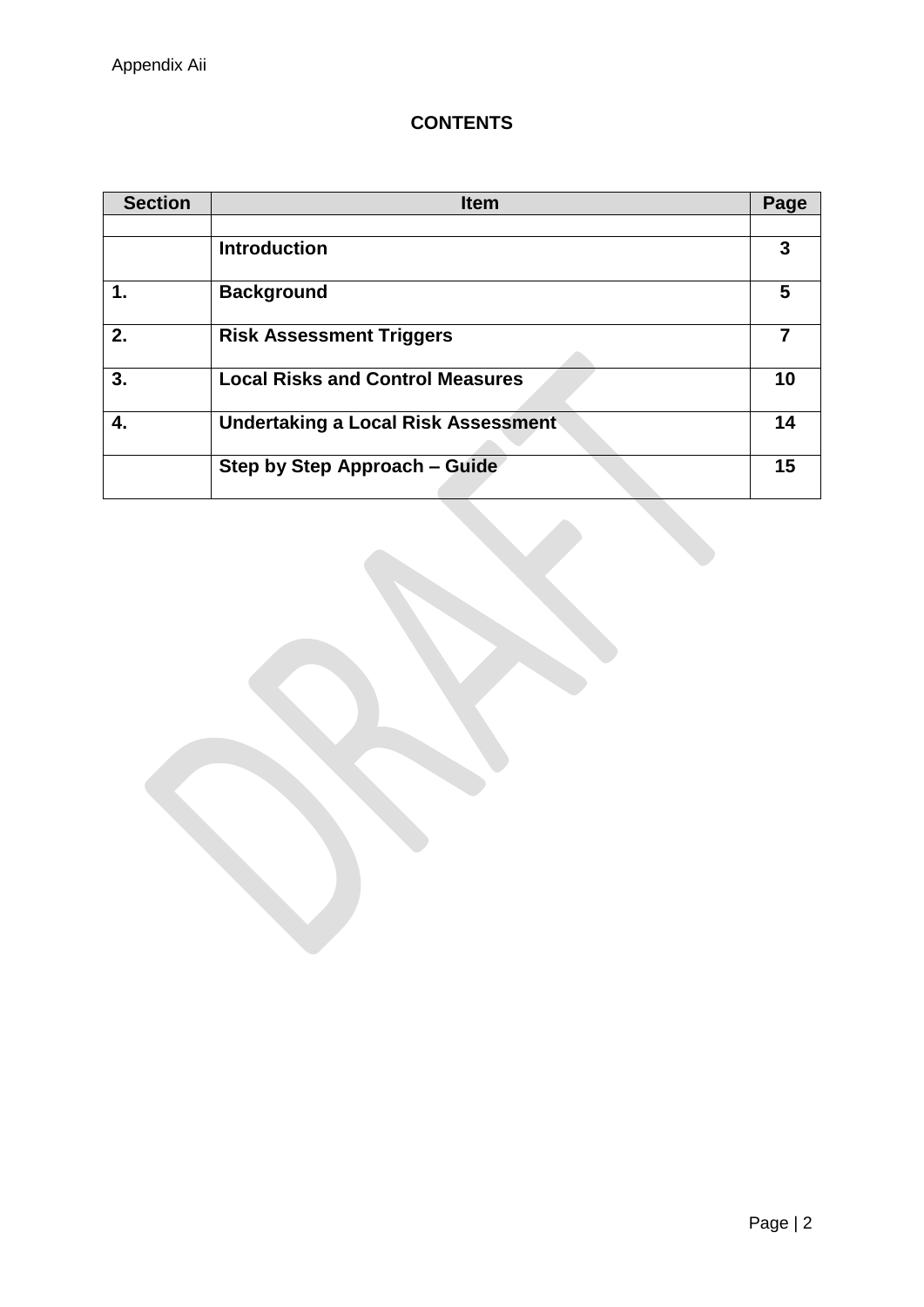## **Introduction**

The Gambling Commission (the Commission) has introduced new provisions in its social responsibility code within the Licence Conditions and Codes of Practice (LCCP) which require gambling operators to assess the local risks to the licensing objectives posed by the provision of gambling facilities at each of their premises, and to have policies, procedures and control measures to mitigate those risks. This change in national policy is intended to provide a well evidenced and transparent approach to considering and implementing measures to address the risks associated with gambling.

The introduction of new provisions in the social responsibility code within the LCCP encourages local authorities, the Commission and the industry to work in partnership to address local issues and areas of concern. This movement towards increased partnership working is something that Cambridge City Council (the Council) wishes to develop in order to implement a risk based approach to regulation so that the Council can priorities resources where they are most required and can be most effective.

Undertaking a risk based approach provides a better understanding of, and enables a proportionate response, to risk. This approach includes identifying future risks and thinking about risks in a hypothetical way. It is worth highlighting that risk is not necessarily related to an event, or events, that have happened. Risk is related to the probability of an event happening, along with the likely impact of that event. In this case it is the risk of the impact on the licensing objectives.

The Council has developed this guidance to assist gambling operators in undertaking and preparing their local (premises) risk assessments. This guidance provides a framework for the local risk assessment process that will provide a uniform approach across all non-remote gambling sectors. This will benefit the Council as Licensing Authority under the Gambling Act 2005 (the Act), as well as responsible authorities and interested parties when considering new and variation applications. The local risk assessments will also enable the Council to establish a more progressive compliance inspection regime.

## **Gambling operators will be required to undertake a risk assessment for all of their existing premises by 6th April 2016.**

Following that date operators must also undertake a review of those assessments when certain triggers are met. These triggers, along with the Council's views on what would instigate either a new assessment or the review of an existing one are detailed within this guidance document.

The Council considers that these local risk assessments are a key component of the overall assessment and management of the local risks. The Council will assist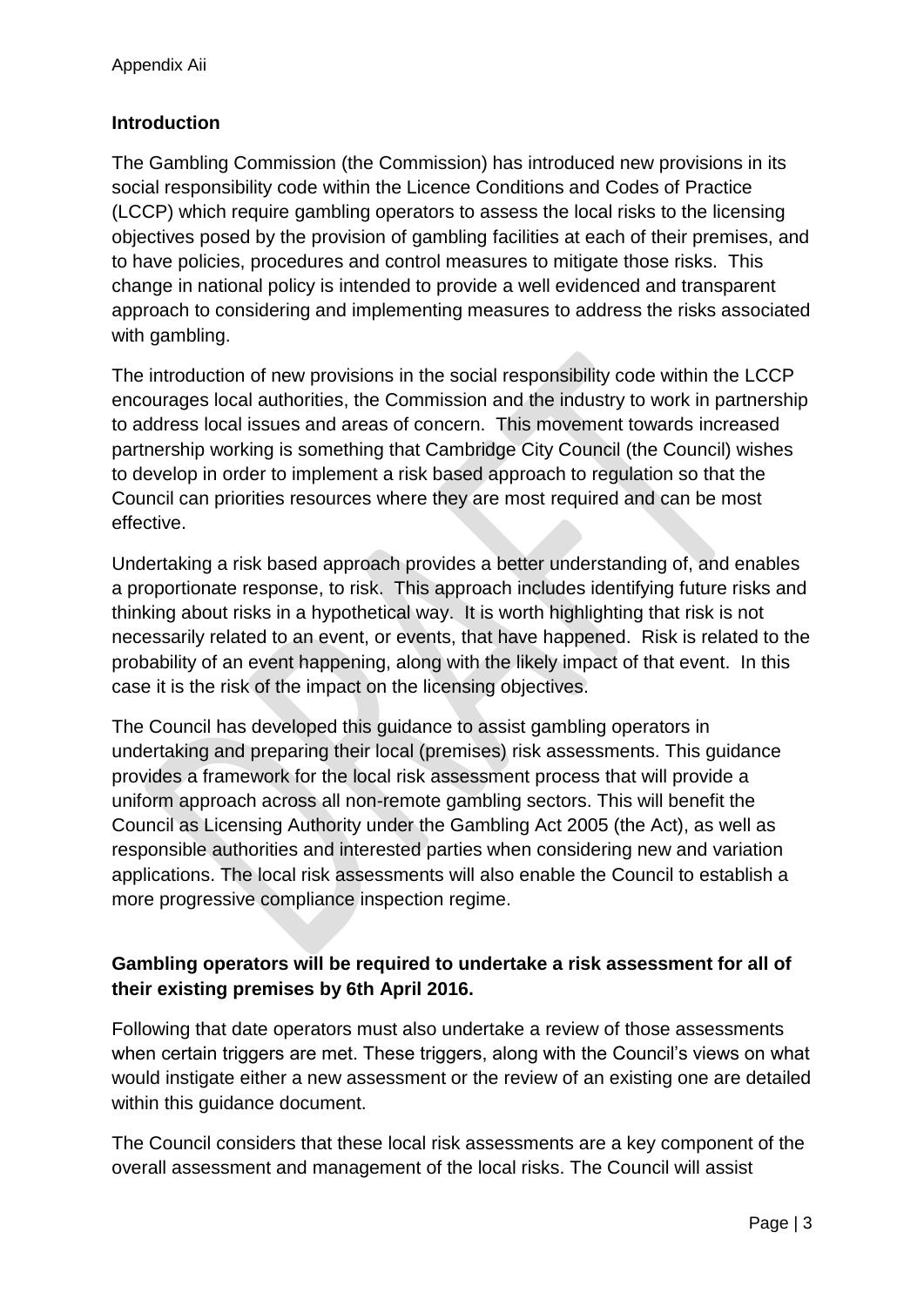operators in this process by providing specific information on its concerns surrounding gambling within the City and the impact that premises can have on the licensing objectives. This will be contained within its Gambling Statement of Principles.

This local risk assessment process is not the same as other forms of risk assessment undertaken by gambling operators, such as Health and Safety at Work, Fire Safety and Food Hygiene, etc. These local risk assessments are specific to the potential harm that gambling premises can have on one or more of the licensing objectives under the Act. They are specific to the premises, the local area and the local community.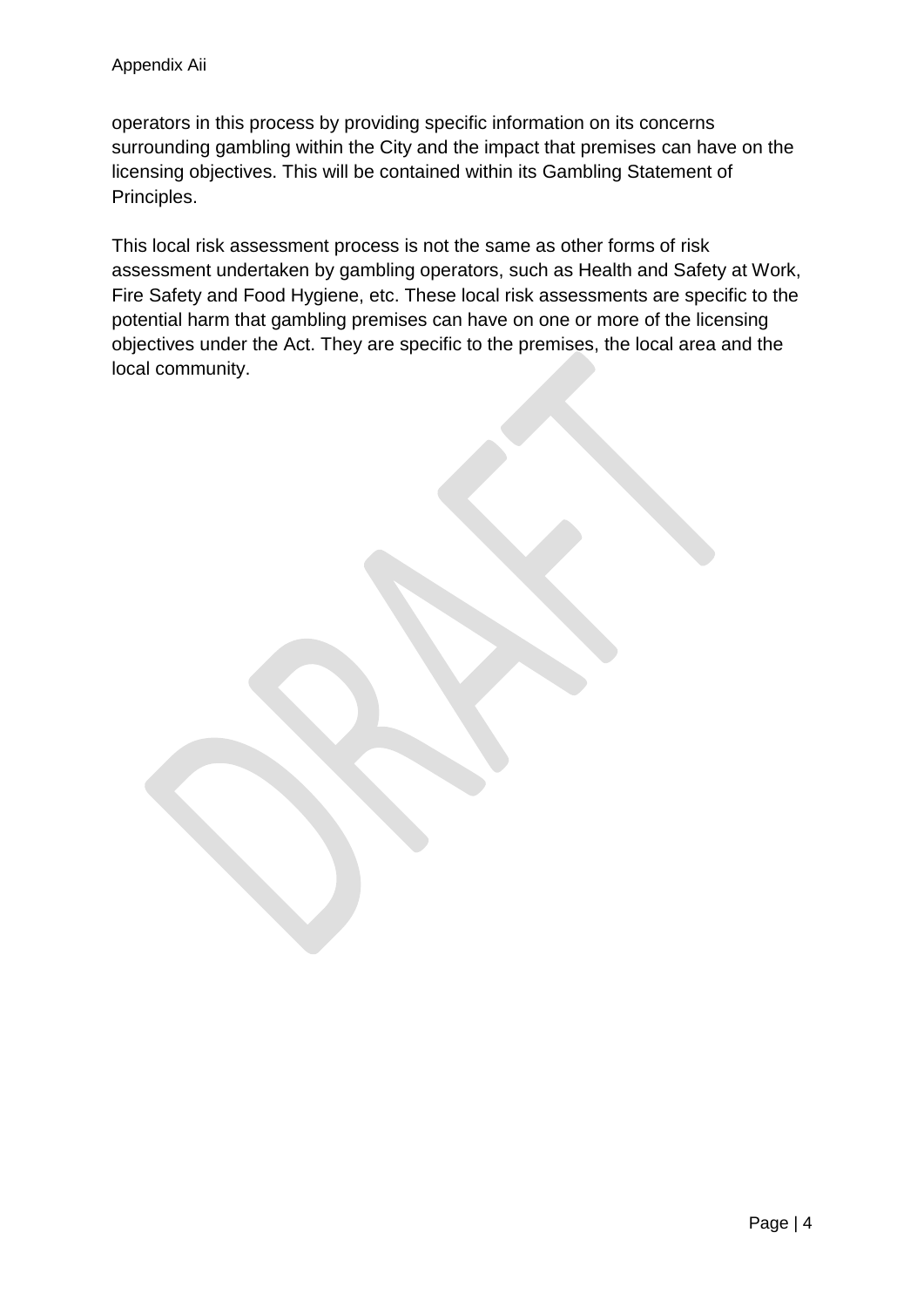## **1. BACKGROUND**

- 1.1 Cambridge City Council is a Licensing Authority under the Act. The Licensing Authority is responsible for considering and determining applications for premises licences which offer gambling facilities within the City. The Licensing Authority also has a role in gambling regulation by ensuring compliance with the Act.
- 1.2 The Act contains three licensing objectives which guide the way that the Licensing Authority performs its functions and the way that gambling operators carry on their activities. They are:
	- a) Preventing gambling from being a source of crime or disorder, being associated with crime or disorder, or being used to support crime.
	- b) Ensuring that gambling is conducted in a fair and open way.
	- c) Protecting children and other vulnerable persons from being harmed or exploited by gambling.
- 1.3 The Act places a legal duty on the Licensing Authority to aim to permit gambling in so far as it thinks it reasonably consistent with the licensing objectives. The effect of this duty is that the Licensing Authority must approach its functions in a way that seeks to regulate gambling by using its powers where appropriate, for example to attach conditions to licences to moderate their impact on the licensing objectives, rather than by setting out to prevent gambling altogether.
- 1.4 The Licensing Authority will set out how it intends to carry out its functions under the Act in its Statement of Principles, also known as Licensing Policy. This statement is kept under review and is updated every three years (as a minimum).
- 1.5 The Commission is responsible for issuing operating licences to gambling operators who are deemed suitable and competent to provide facilities for gambling. As a requirement of these operating licences operators must ensure that they comply with and meet the requirements of the LCCP.
- 1.6 Although gambling is a legal entertainment activity it can, in some locations have a negative impact on individuals and the wider community.
- 1.7 In February 2015, following substantial consultation with relevant stakeholders the Commission introduced a new social responsibility code provision making it a requirement for certain gambling operators to assess the local risks to the licensing objectives posed by each of their premises based gambling operations. The Commission also introduced an ordinary code provision relating to sharing local risk assessments. The relevant provisions of the code state: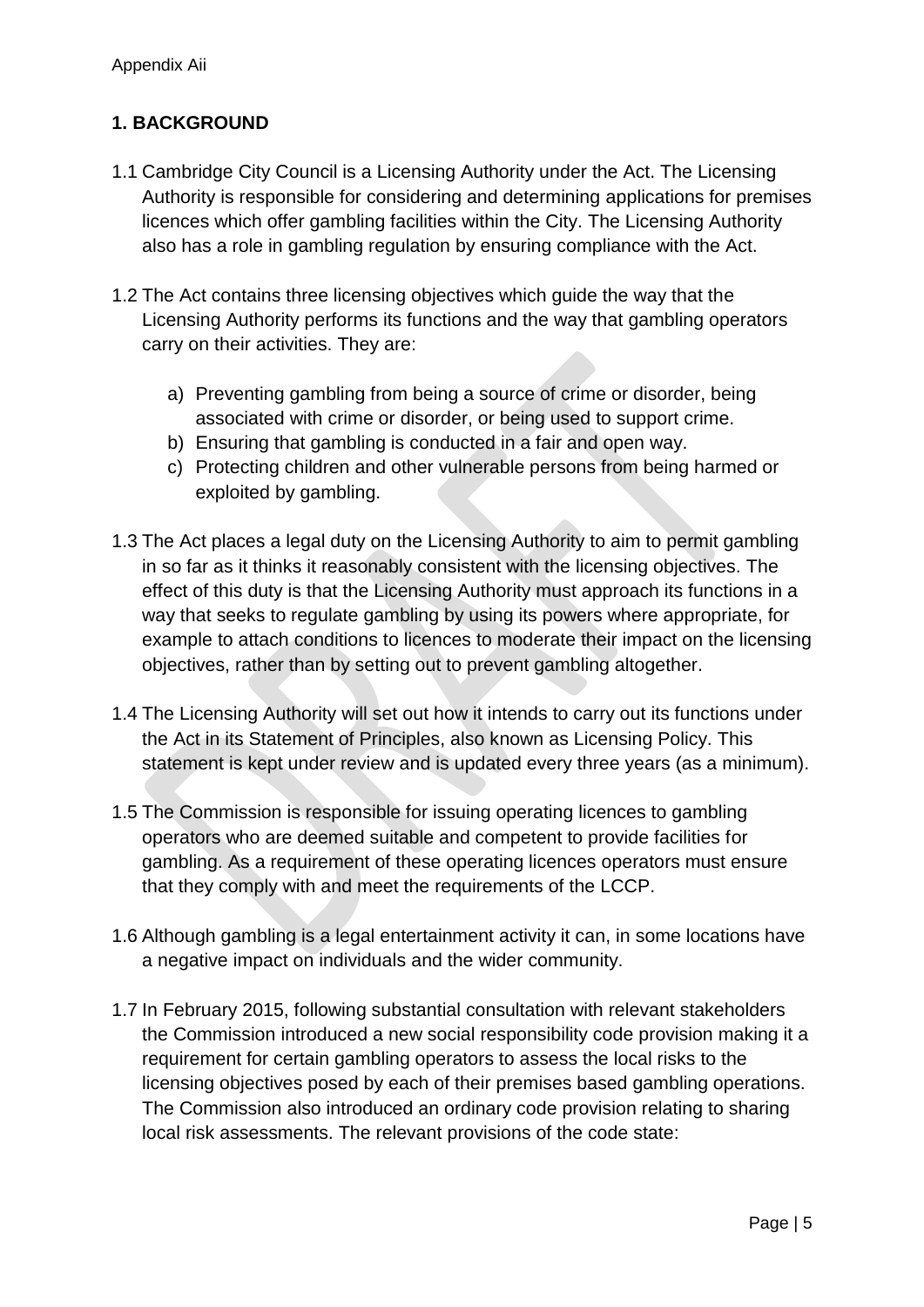## **SOCIAL RESPONSIBILITY CODE PROVISION 10.1.1 Assessing Local Risk**

**All non-remote casino, adult gaming centre, bingo, family entertainment centre, betting and remote betting intermediary (trading room only) licences, except non-remote general betting (limited) and betting intermediary licences.**

#### *This provision comes into force on 6 April 2016.*

- a) Licensees must assess the local risks to the licensing objectives posed by the provision of gambling facilities at each of their premises, and have policies, procedures and control measures to mitigate those risks. In making risk assessments, licensees must take into account relevant matters identified in the licensing authority's statement of gambling principles.
- b) Licensees must review (and update as necessary) their local risk assessments:
	- i) To take account of significant changes in local circumstances, including those identified in the licensing authority's statement of gambling principles;
	- ii) When there are significant changes at a licensees premises that may affect their mitigation of local risks;
	- iii) When applying for a variation of a premises licence; and
	- iv) In any case, undertake a local risk assessment when applying for a new premises licence

## **ORDINARY CODE PROVISION 10.1.2 Sharing Local Risk Assessments**

**All non-remote casino, adult gaming centre, bingo, family entertainment centre, betting and remote betting intermediary (trading room only) licences, except non-remote general betting (limited) and betting intermediary licences.**

*This provision comes into force on 6 April 2016.*

- a) Licensees should share their risk assessment with licensing authorities when applying for a premises licence or applying for a variation to existing licensed premises, or otherwise upon request.
- 1.8 These code provisions come into effect on 6 April 2016. As a result, all premises that provide facilities for gambling within Cambridge City must be assessed to identify the local risks posed by the provision of gambling facilities in their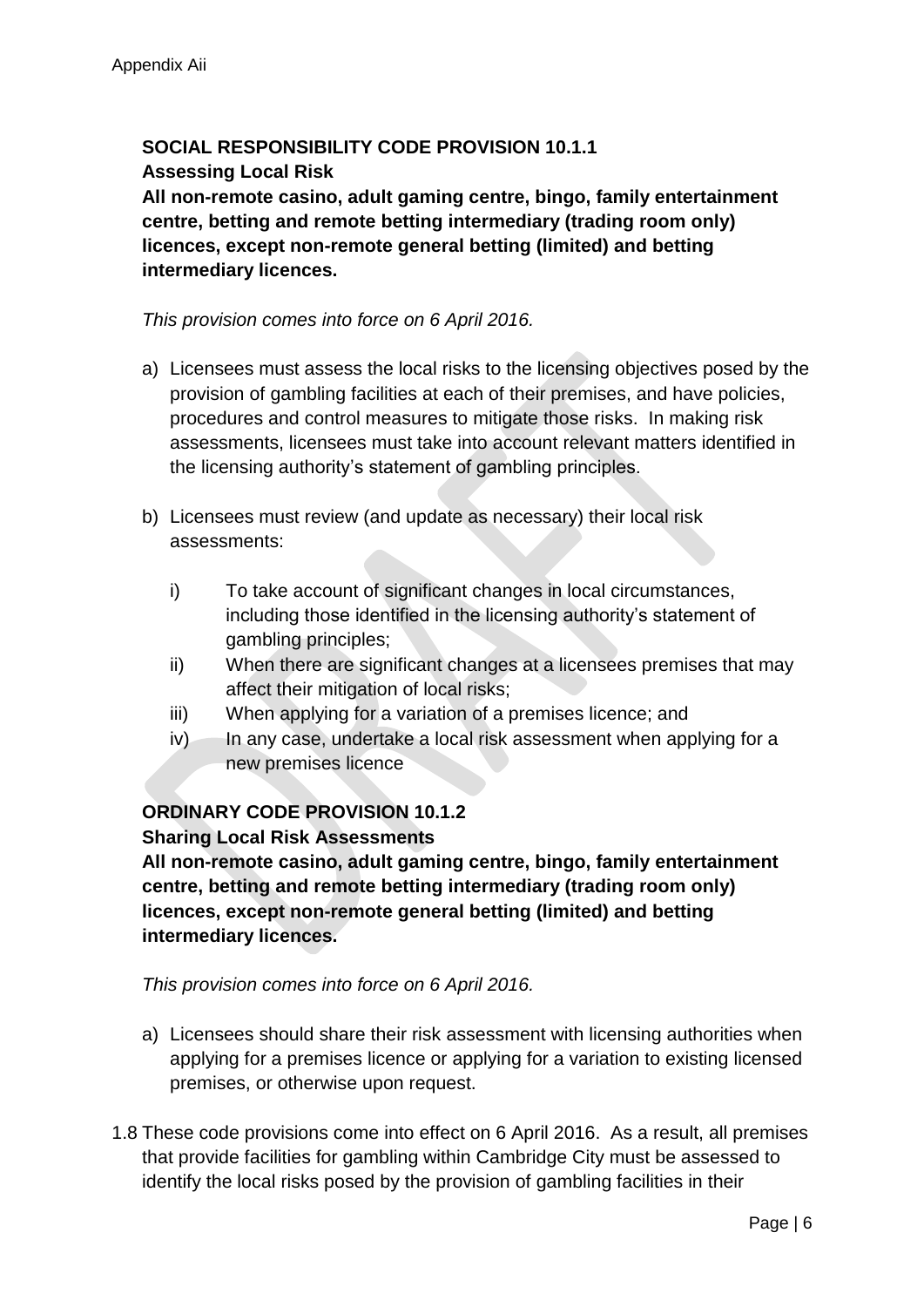respective locations. This guidance will assist operators in complying with these code provisions.

## **2. RISK ASSESSMENT TRIGGERS**

2.1 The local risk assessment code provisions provide a number of triggers for when a new assessment is required and for when an existing risk assessment requires review. This section sets out the Licensing Authority's views on what these triggers are and when operators should provide a copy of their assessments to the Licensing Authority.

#### **New Premises**

2.2 If an operator intends to apply for a new premises licence under Part 8 of The Gambling Act 2005 then a local risk assessment must be carried out. That assessment should be based on how the premises are proposed to operate at the premises location and must take into account the local area. The completed assessment should be provided with the application for a new premises licence upon submission to the Licensing Authority.

#### **Significant Changes in Local Circumstances**

- 2.3 Operators are required to review their local risk assessment if significant changes in local circumstances occur. Changes to local circumstances happen frequently and can be either temporary or permanent depending on the change, how long that change will remain in place and how it affects the local area. However, the requirement for review of the risk assessment is only applicable when that change is significant.
- 2.4 The following list sets out some examples of what the Licensing Authority considers to be significant changes in local circumstances:
	- The local area is classified or declassified by the Licensing Authority as being an area of heightened risk within its Gambling Statement of Principles.
	- Any substantial building development or conversion of existing premises in the local area which may increase or decrease the number of visitors. For example, where premises are converted to a local supermarket or a new office building is constructed nearby.
	- Any new pay day loan or pawn brokers open up in the local area.
	- Changes are made to the provision, location and/ or timings of public transport in the local area, such as a bus stop which is used by children to attend school is moved to a location in proximity to gambling premises.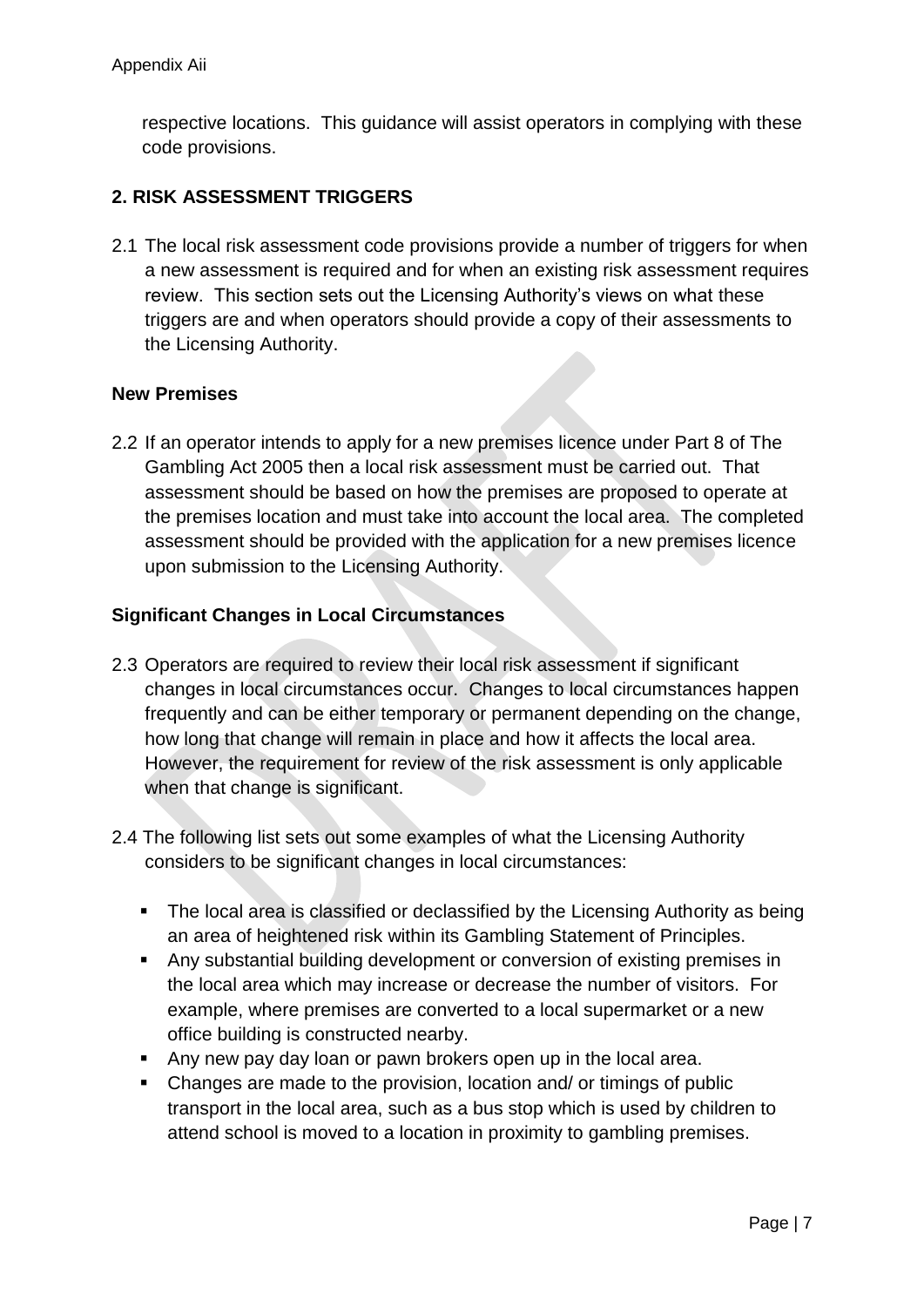- Educational facilities increase in the local area. This may occur as a result of the construction of a new school/ college or where a significant change is made to an existing establishment.
- The local area is identified as a crime hotspot by the Police and/ or Licensing Authority.
- Any vulnerable group is identified by the Licensing Authority or venues relating to those vulnerable groups are opened in the proximity to gambling premises (e.g. additional homeless hostels or care/ support facilities are opened in the local area).
- A new gambling premises opens in the local area.
- 2.5 The above list is not an exhaustive list of significant changes in local circumstances. The Local Authority will provide information to gambling operators when it feels a significant change has occurred in the local area. The Licensing Authority will set out what that change is and may provide information on any specific concerns it may have that should be considered by operators. However, operators must also consider what is happening in their local areas and it is their responsibility to identify significant changes which may require a review and possibly an amendment to their risk assessment. A significant change can be temporary and any temporary changes should be considered and adjustments made to the local risk assessment if necessary.

## **Significant Changes to the Premises**

- 2.6 From time to time, operators may undertake a refresh of the premises layout and décor which is unlikely to prompt a review of the risk assessment for that premises. However, where there is significant change at the premises that may affect mitigation of local risks, then an operator must review its risk assessment and if necessary update it, taking into account the change and how it may affect one or more of the licensing objectives.
- 2.7 The following list sets out some examples of what the Licensing Authority considers to be significant changes to the premises (some of which may also require a variation to the existing premises licence). This is not an exhaustive list of significant changes to premises; operators must consider whether any change that they are proposing to their premises is one that may be considered significant.
	- Any building work or premises refit where gambling facilities are relocated within the premises.
	- The premises licence is transferred to a new operator who will operate the premises with its own procedures and policies which are different to those of the previous licensee.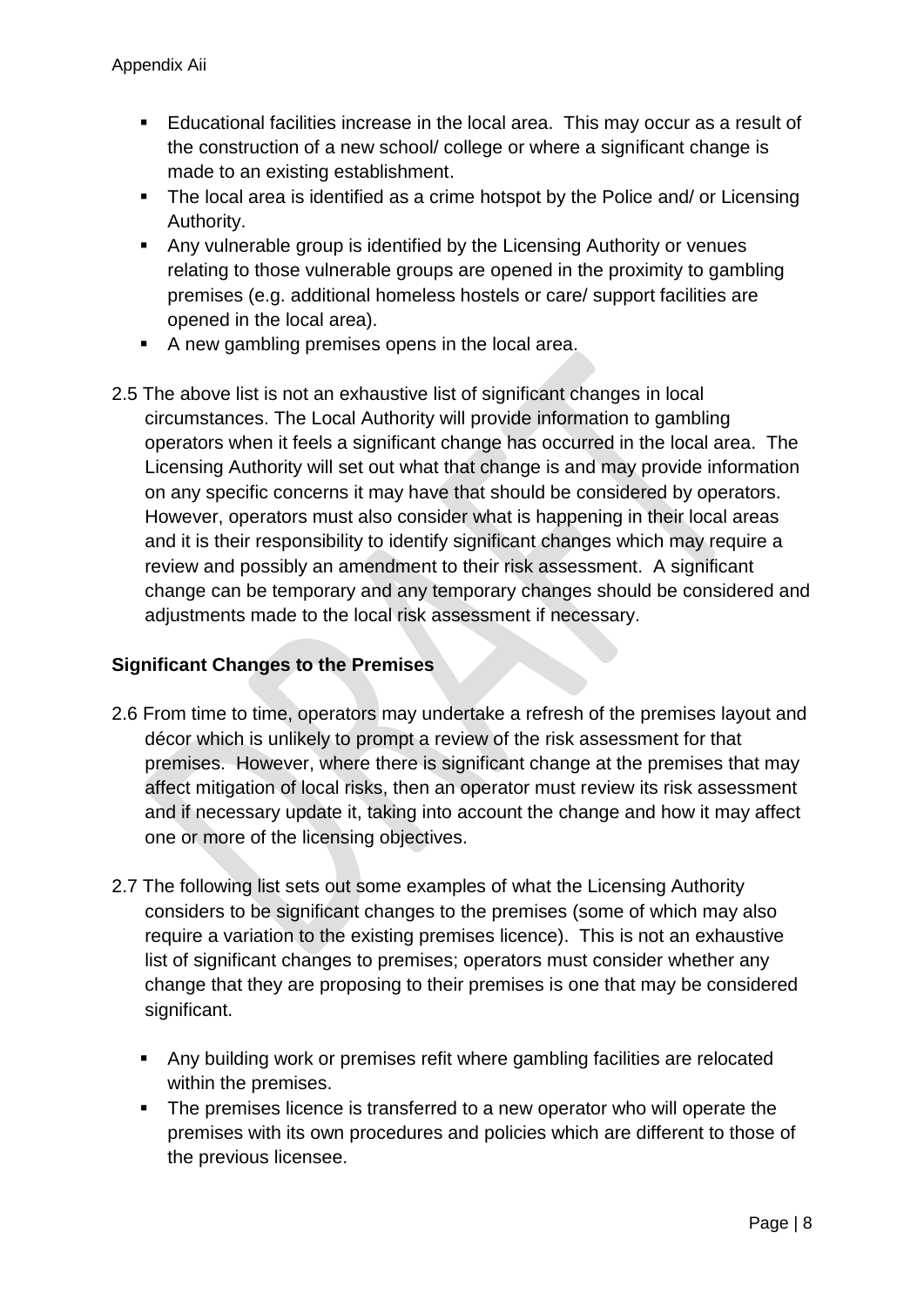- Any change to the operator's internal policies which as a result requires additional or changes to existing control measures; and/ or staff will require training on those policy changes.
- The entrance or entrances to the premises are changed, for example, the door materials are changed from metal with glazing to a full glass door or doors are reallocated from egress to ingress or vice versa.
- New gambling facilities are made available on the premises which were not provided previously, for example, bet in play, handheld gaming devices for customers, self-service betting terminals or a different category of gaming machine is provided.
- The premises operator makes an application for a licence at that premises to provide an activity under a different regulatory regime, for example to permit the sale of alcohol or to provide sexual entertainment on the premises.
- 2.8 The Licensing Authority will not, as general practice, request a copy of the reviewed risk assessment if a significant change to the licensed premises has occurred unless the change is one that will necessitate a variation application.

## **Variation of the Premises Licence**

- 2.9 Variations to premises licences are only those required to be made under Section 187 of The Gambling Act 2005 and will not include changes of circumstances such as a change of premises name or a change of licensees address.
- 2.10 When preparing an application to vary the premises licence the operator must undertake a review of the local risk assessment and update it if necessary. Operators submitting a variation application to the Licensing Authority should provide a copy of the reviewed local risk assessment when submitting the application.

## **Regular Review of Risk Assessment**

2.11 As a matter of best practice, the Licensing Authority recommends that operators establish a regular review regime in respect of their local risk assessments. This review programme can be carried out alongside other reviews on Health and Safety risk assessments for the premises. This review programme would ensure that, regardless of whether or not any of the trigger events set out above have occurred, these risk assessments are considered at regular intervals and updated if necessary.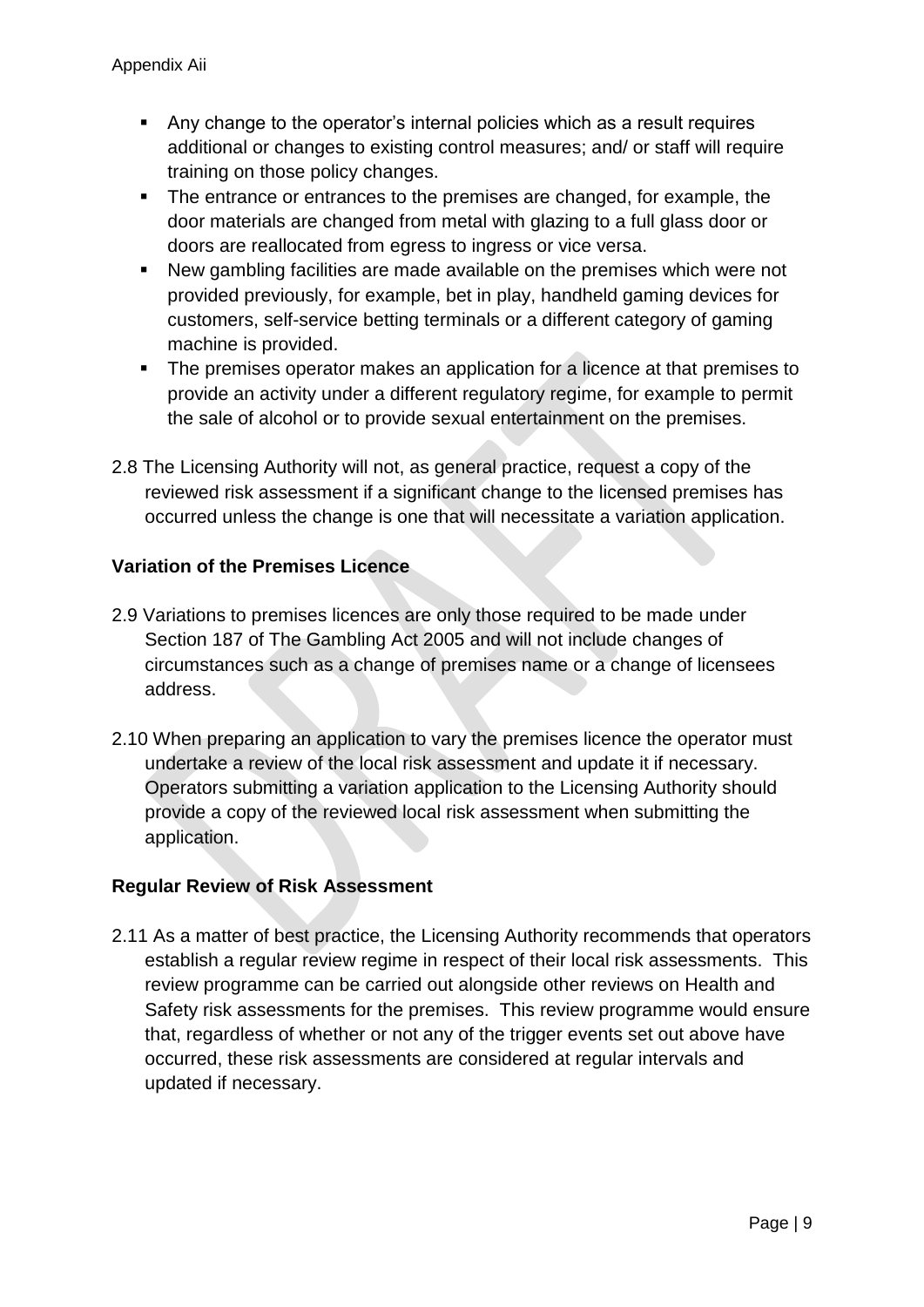## **3. LOCAL RISKS AND CONTROL MEASURES**

- 3.1 There are two specific parts to the risk assessment process, the assessment of the local risks and the determination of appropriate mitigation to reduce those risks.
- 3.2 The risks that operators must identify relate to the potential impact a gambling premises and its operation may have on the licensing objectives. The gambling operator will be expected to identify and list all of the local risks within the assessment. The level of such risks can range from being low to very high depending on the potential impact they can have on the licensing objectives. The level of any given risk will have a direct impact on the type and extent of the control measures necessary to mitigate such risk.
- 3.3 This process is not new to gambling operators as they are already undertaking elements of this assessment, albeit in a far less formalised way. Operators will already be assessing locations when looking for new sites or when reviewing performance of their premises. The design of premises is also assessed to ensure that they will meet the needs of the gambling operation, will provide protection for staff and customers; and will have facilities for recording incidents of crime. Operators will also have implemented policies and procedures for the operation of premises in line with statutory and other regulatory requirements placed upon them by the Commission and other agencies.
- 3.4 Operators will already be familiar with identifying risks in relation to health and safety and food hygiene legislation. Risk assessments are also used for security and crime purposes, for example for money laundering and as part of trade association best practice, such as the Safe Bet Alliance.
- 3.5 The local risk assessment process, although similar, requires a much broader range of considerations when identifying local risk. Operators must consider the local area in which the premises are situated, the gambling operation and the premises both internally and externally.

#### **Local Area Risks**

- 3.6 There are a number of factors relating to the local area that operators will need to consider which is independent of who the operator believes is their target market. A few examples of these factors are:
	- The types of premises and their operation in the local area surrounding these premises.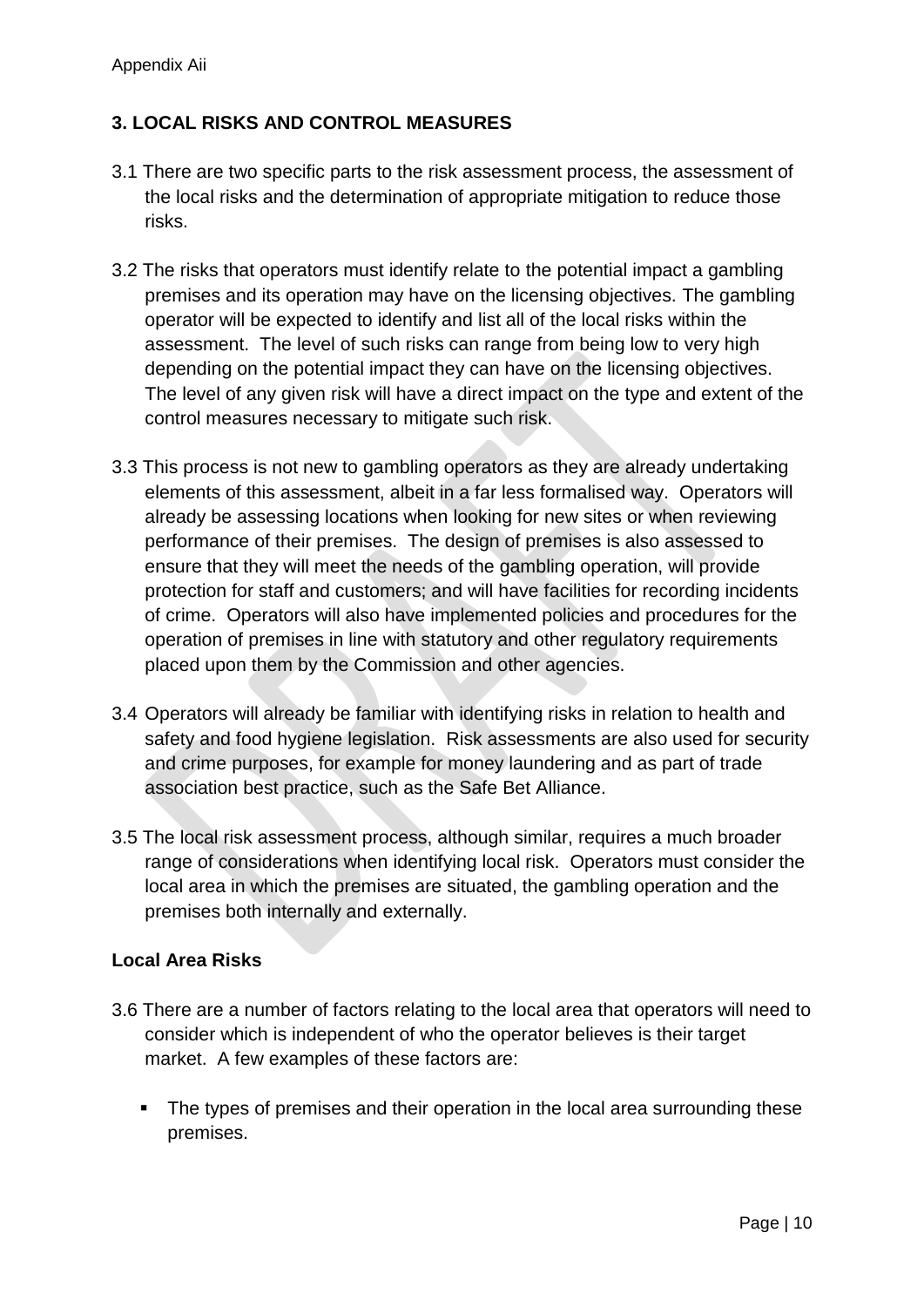- The footfall in the local area, for example, does it predominantly comprise residents, workers or visitors, is it a family orientated area, popular with children and young people.
- **Transport links and parking facilities.**
- **Educational facilities.**
- Community centres.
- **Hospitals.**
- **Homeless or rough sleeper shelters, hostels and support services.**
- The ethnicity, age and economic makeup of the local community.
- 3.7 The local area will be different depending on the premises and the size of its operation. For example a casino may have a wider catchment area than a neighbourhood betting shop as the casino attracts customers from further afield.

## **Gambling Operational Risks**

- 3.8 The gambling operation relates to how the premises will be or is run. This will include the operator's policies and procedures which have been put in place to meet the requirements of the business, the Act and/ or specific code provisions within the LCCP. It will also include other elements such as:
	- The gambling products it provides in the premises.
	- The facilities to enable gambling within premises.
	- **Marketing material within premises**
	- **Standard shop fixtures and their design.**
	- **Security and crime prevention arrangements.**
	- **Shop displays and provision of information to customers.**
	- Staffing levels
	- **Loyalty cards**
- 3.9 It is likely that the identification of risks associated with this element of the assessment will be very similar for all premises with slight variations depending on any specific factors that relate to the premises or the local area.
- 3.10 The control measures that operators will put in place to mitigate any risk associated with the gambling operation will be dependent on the type of gambling activities provided, how the company operates and the size of the organisation.

#### **Premises Design Risks**

3.11 The design of the premises is an extremely important factor when considering local risks. For example, premises which are located within an area which has a high number of children and young people present throughout the day may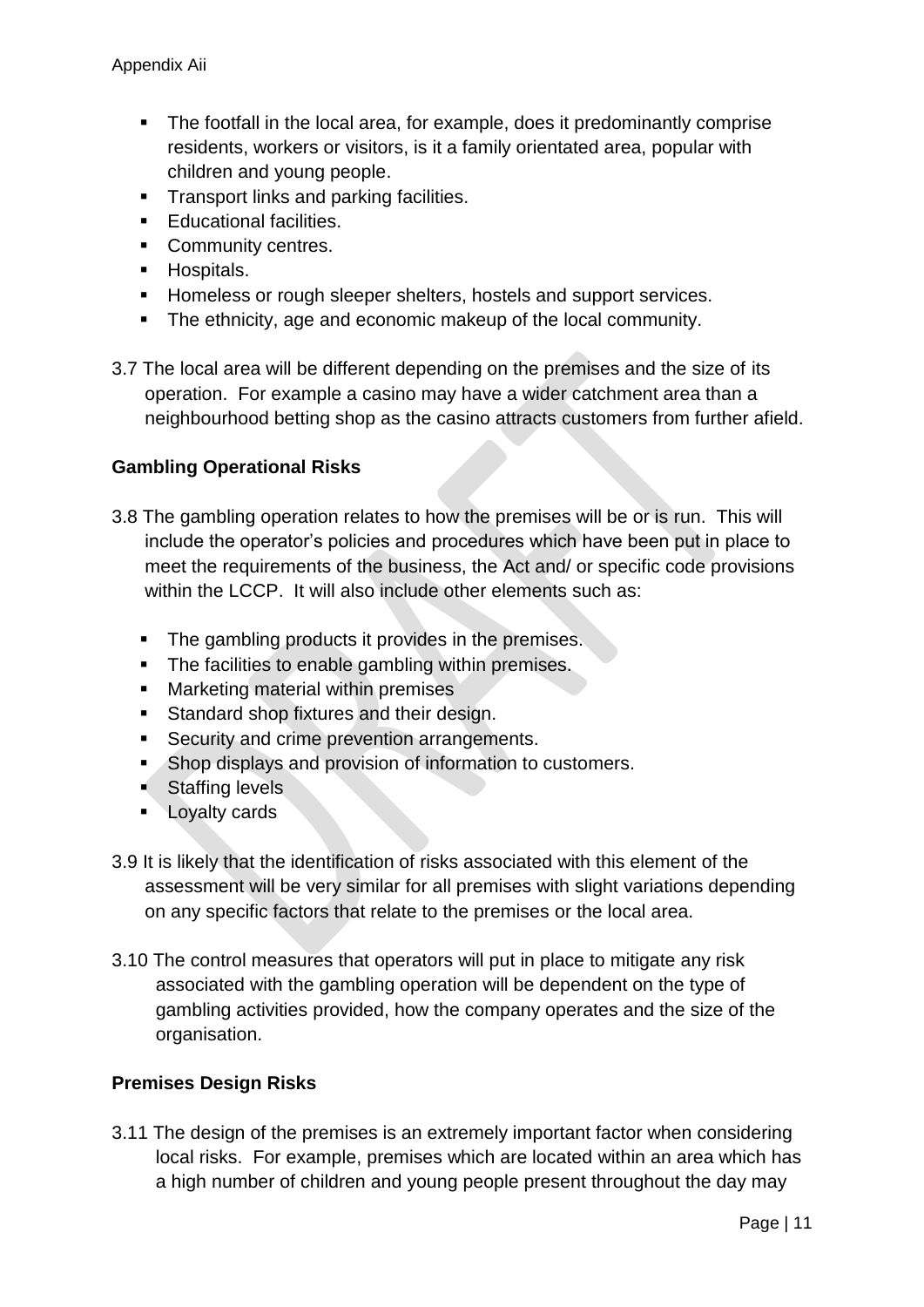identify that their standard external design means that children and young people can see into the premises and see gambling taking place. The appropriate mitigation in this case may be for the operator to amend the premises design by installing a screen or by covering the windows to obscure the interior of the premises. Such changes would be considered as control measures to mitigate the risk of attracting children to gambling.

3.12 As part of the design process, the layout of the premises is a major consideration as poorly conceived design may create significant risks to one or more of the licensing objectives.

#### **Interior Design Risks**

- 3.13 The internal design and layout will reflect the premises operation and the type of gambling facilities that it offers. For some premises the design will be subject to certain limitations due to mandatory conditions on the gambling premises licence, such as the distance between gaming tables and other gambling facilities in casinos, and the restrictions on the locations of ATM's.
- 3.14 Operators will need to assess the risk presented by the internal layout of the premises and the location of gambling facilities within them. For example, if a gaming machine is placed within direct line of sigh of the cashier counter then staff will be able to monitor player behaviour and undertake interventions if there is a concern over the customers spending habits. Staff can also monitor the use of the machines and can challenge any customers who are believed to be under the age of 18, or who damage machines, or who appear to be attempting to launder money. By a simple assessment of the optimum location for these machines, operators can significantly reduce the risk to the licensing objectives.

## **Exterior Design Risks**

3.15 The exterior of the premises will be a major advertisement for the gambling operator. However, the design will need to be assessed based on the associated risk. Operators will identify the risk associated with the design and introduce control measures based on that perceived risk. For example, if the premises have a large amount of glass frontage in an area prone to criminal damage, operators may consider the risk of damage to the standard toughened glass to be high and introduce a control measure such as roller shutters and/ or external CCTV cameras.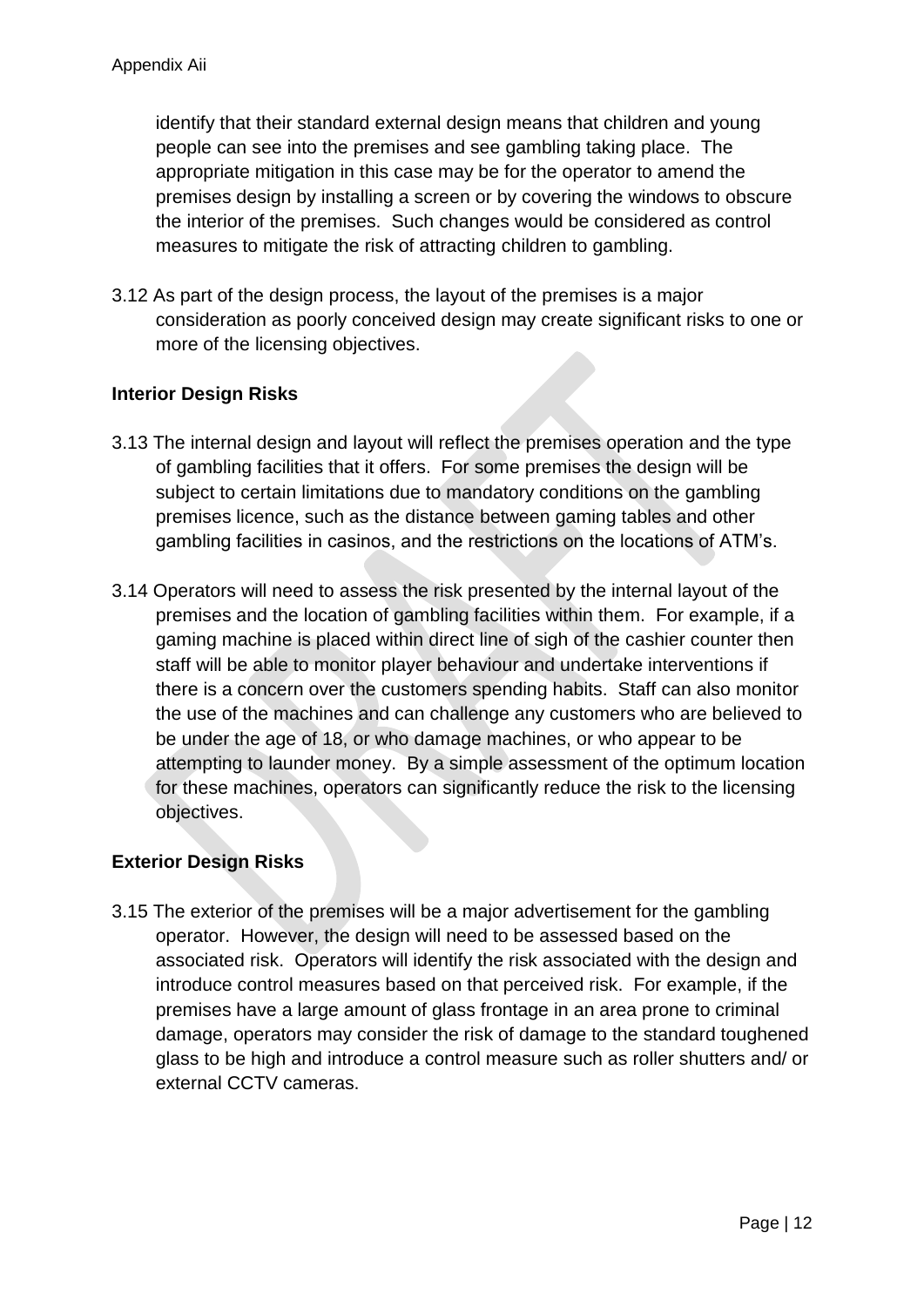## **Control Measures**

- 3.16 Depending on the nature of the risk factors, the control measures identified to mitigate the perceived risk may be a combination of systems, design and physical measure. Control measures that relate to systems will be measures that have been put in place through policies and procedures. These can either be systems that apply to all of the operators' premises or systems that have been developed specifically for particular premises to deal with a specific local risk factor. System control measures will include staff training and security policies and procedures. They may also relate to having security personnel on entrances, implementing membership criteria and/ or providing support to local vulnerable groups through financial or other means.
- 3.17 Design control measures are measures that are built into the design of the premises. These can include the location of gambling facilities and the design and location of cashier counters within the premises, along with the exterior design of the premises. For example, a control measure for the interior of the premises could involve moving a cashier counter from the rear of the premises to the front next to the main entrance. An external design measure may involve the exterior design being tailored to address local risks, for example, more open window displays to enable staff to see out of the premises or a design to avoid attracting children to the premises.
- 3.18 The final control measures relate to specific physical measures that will address an identified risk factor. These physical control measures may include alarms, CCTV cameras, doors, magnetic locks, time locks on safes, spit kits, window shutters, fogging systems, UV lights in toilets.
- 3.19 The control measures identified to mitigate a perceived risk may involve a combination of systems, design and physical measures. For example to address the risk factors relating to children gaining access to an over 18 restricted gambling premises, the operator may identify the following control measures:

| <b>SYSTEMS</b>  | PASS card or age verification policies, 'Think 21' scheme,<br>staff training and door staff.                                                                                                                        |
|-----------------|---------------------------------------------------------------------------------------------------------------------------------------------------------------------------------------------------------------------|
| <b>DESIGN</b>   | Exterior design which will not attract children into the<br>premises, the entrance layout which will enable staff and<br>security to watch those entering the premises and challenge<br>them on the grounds of age. |
| <b>PHYSICAL</b> | Magnetic door locks and ID scans.                                                                                                                                                                                   |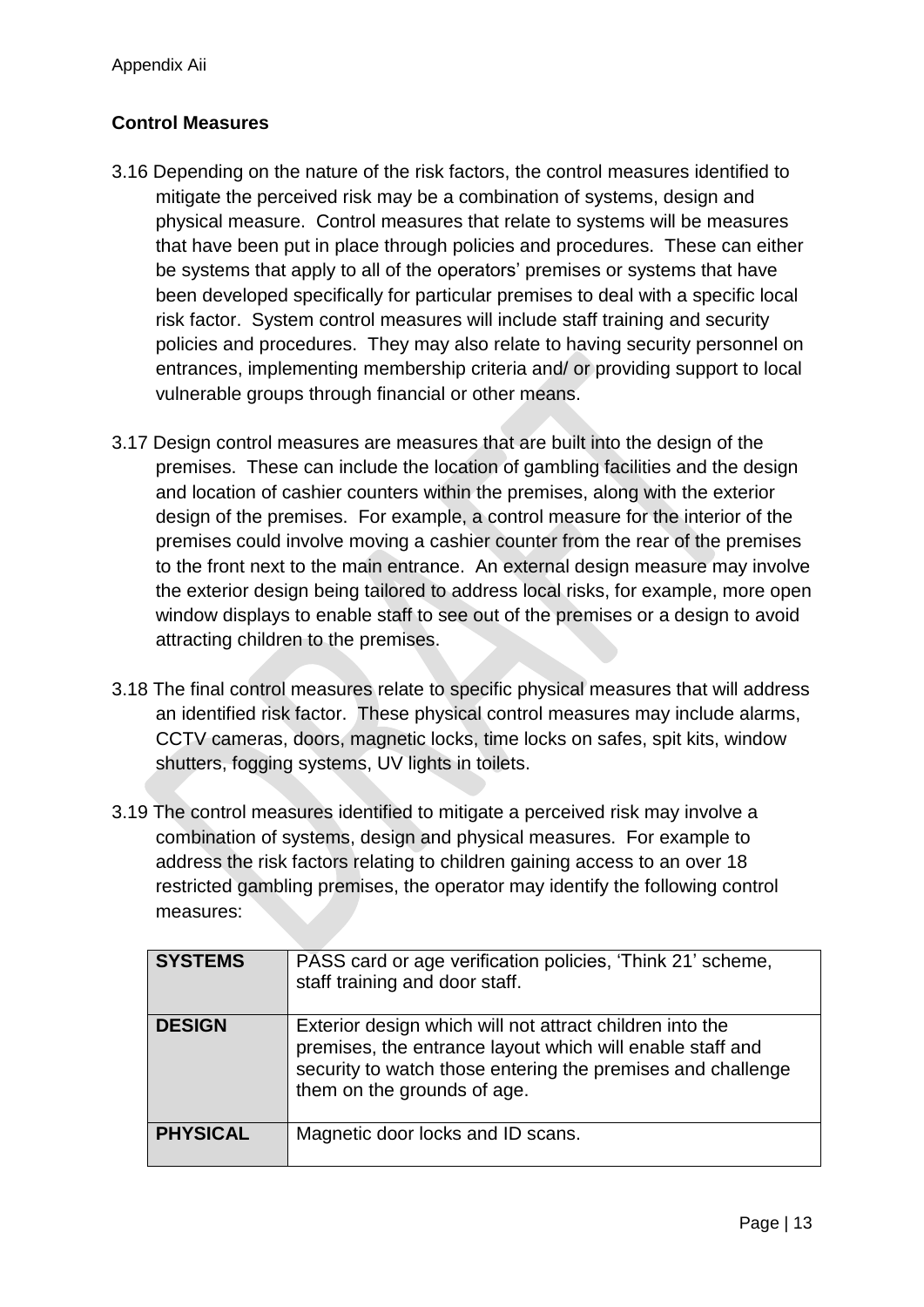## **Licence Conditions**

3.20 As set out in the code provisions, applications for new premises licences and for variations to existing licences will require a local risk assessment. The control measures specified in these risk assessments may be incorporated into the new or varied premises licences through the imposition of appropriate conditions. Cambridge City Council, within its Gambling Statement of Principles has provided some examples of measures which operators can review and choose to use to address specific risks depending on the results of their assessment. Operators are advised to formulate appropriate control measures to mitigate risks to the licensing objectives identified in their local risk assessments.

## **4. UNDERTAKING A LOCAL RISK ASSESSMENT**

4.1 A local risk assessment of gambling premises should be carried out using a step by step approach. The approach that Cambridge City Council suggests is to first assess the local area and identify the relevant risk factors, then to assess the gambling operation and finally to assess the premises design both internal and external. Once the risk factors have been identified the control measures to mitigate the risks should be considered. These control measures will either already be in place or will need to be implemented. To assist, Cambridge City Council has developed a local risk assessment form that encompasses the step by step approach to the assessment (Appendix A). The form also enables the assessor to identify actions such as the installation or production of control measures, the individual made responsible for carrying out those actions and to record when those actions were completed.

## **Who Should Undertake the Assessment?**

4.2 It will be the responsibility of the gambling operator to assign the assessor for assessing the local risks for their premises. The person assigned as the assessor must be competent to undertake this role as failure to properly carry out this function could result in a breach of the provisions of the LCCP. The assessor must understand how the premises operate or will operate, the design and where it is located. The assessor will need to understand the local area and can use staff or area managers to assist in gaining an understanding of that local area.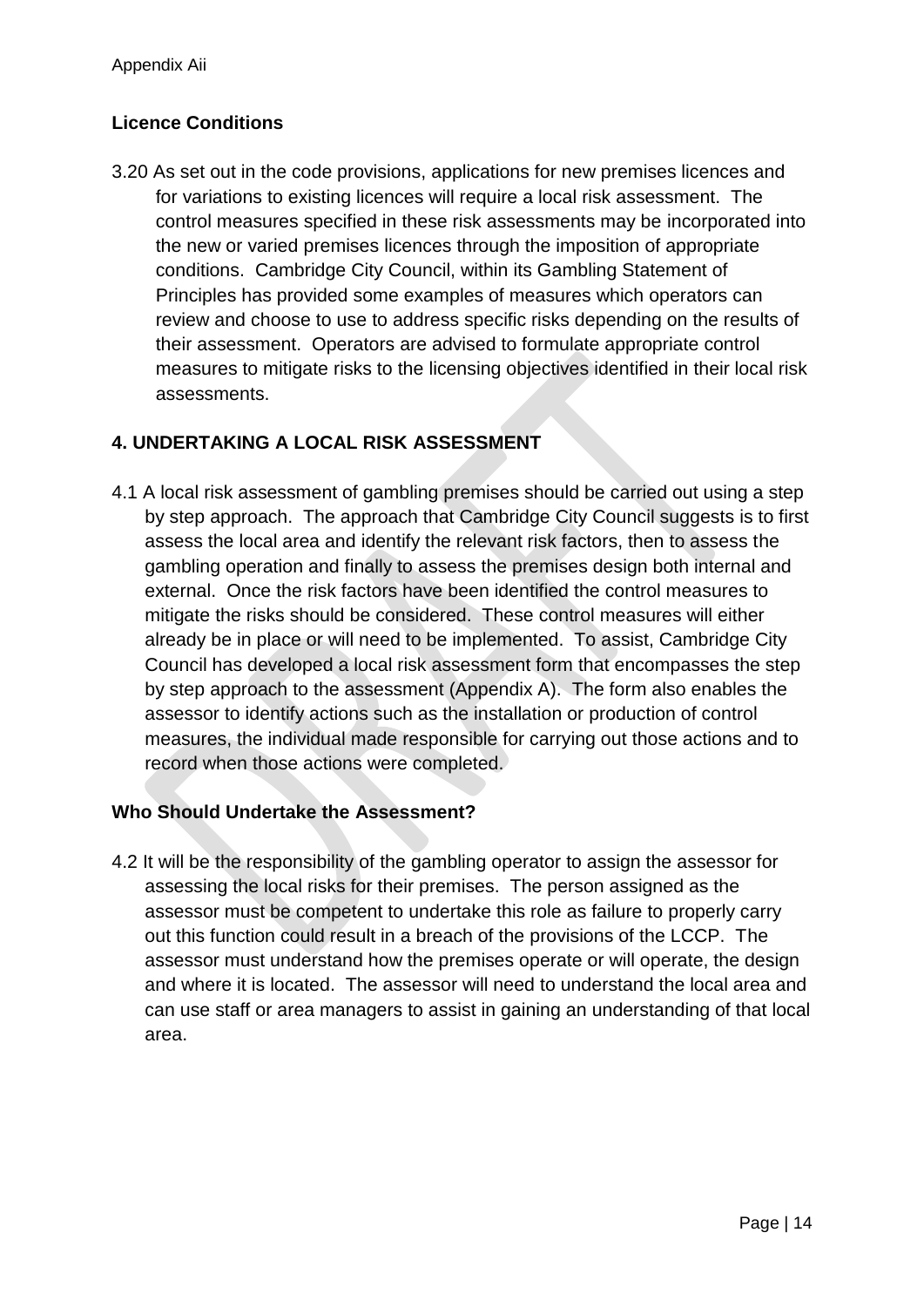## **Step by Step Approach**

| STEP <sub>1</sub><br><b>THE LOCAL AREA</b>                                                                                                                                                                                                                                           |  |  |
|--------------------------------------------------------------------------------------------------------------------------------------------------------------------------------------------------------------------------------------------------------------------------------------|--|--|
|                                                                                                                                                                                                                                                                                      |  |  |
| Operators will be expected to identify the local risk factors surrounding the premises.<br>The risk factors will differ from location to location so an understanding of the specific<br>characteristics of the local area and the people who live, work or visit that area is       |  |  |
| important.                                                                                                                                                                                                                                                                           |  |  |
| To assist in assessing the local area, Cambridge City Council has developed a Local<br>Area Profile (LAP) which sets out the demographic profile areas of the City and the<br>specific concerns and risks that the Council has identified in relation to gambling in<br>those areas. |  |  |
| The first step is to identify the local risk factors associated with the local area in which<br>the premises are located.<br>Local risk factors are risks that affect one or more of the licensing objectives.                                                                       |  |  |
|                                                                                                                                                                                                                                                                                      |  |  |
| The following list is a small example of some of the risk factors which may be present<br>in an area where gambling premises are located:                                                                                                                                            |  |  |
| The types of premises and their operation in the local area surrounding these<br>premises                                                                                                                                                                                            |  |  |
| The footfall in the local area e.g. does it predominately comprise residents,<br>workers or visitors, is it a family orientated area, popular with children and young<br>people                                                                                                      |  |  |
| Transport links and parking facilities<br><b>Educational facilities</b><br>$\blacksquare$                                                                                                                                                                                            |  |  |
| <b>Community centres</b><br>$\overline{\phantom{a}}$<br><b>Hospitals</b><br>$\overline{\phantom{a}}$                                                                                                                                                                                 |  |  |
| Homeless shelters, hostels or support services                                                                                                                                                                                                                                       |  |  |
| The ethnicity, age and economic make-up of the community                                                                                                                                                                                                                             |  |  |
| Significant presence of children<br>High crime area                                                                                                                                                                                                                                  |  |  |
| High unemployment area                                                                                                                                                                                                                                                               |  |  |
| Nearby drug or alcohol support facility<br>-                                                                                                                                                                                                                                         |  |  |
| Pawn broker/ pay day loan business in the vicinity<br>Other gambling premises in the vicinity                                                                                                                                                                                        |  |  |
|                                                                                                                                                                                                                                                                                      |  |  |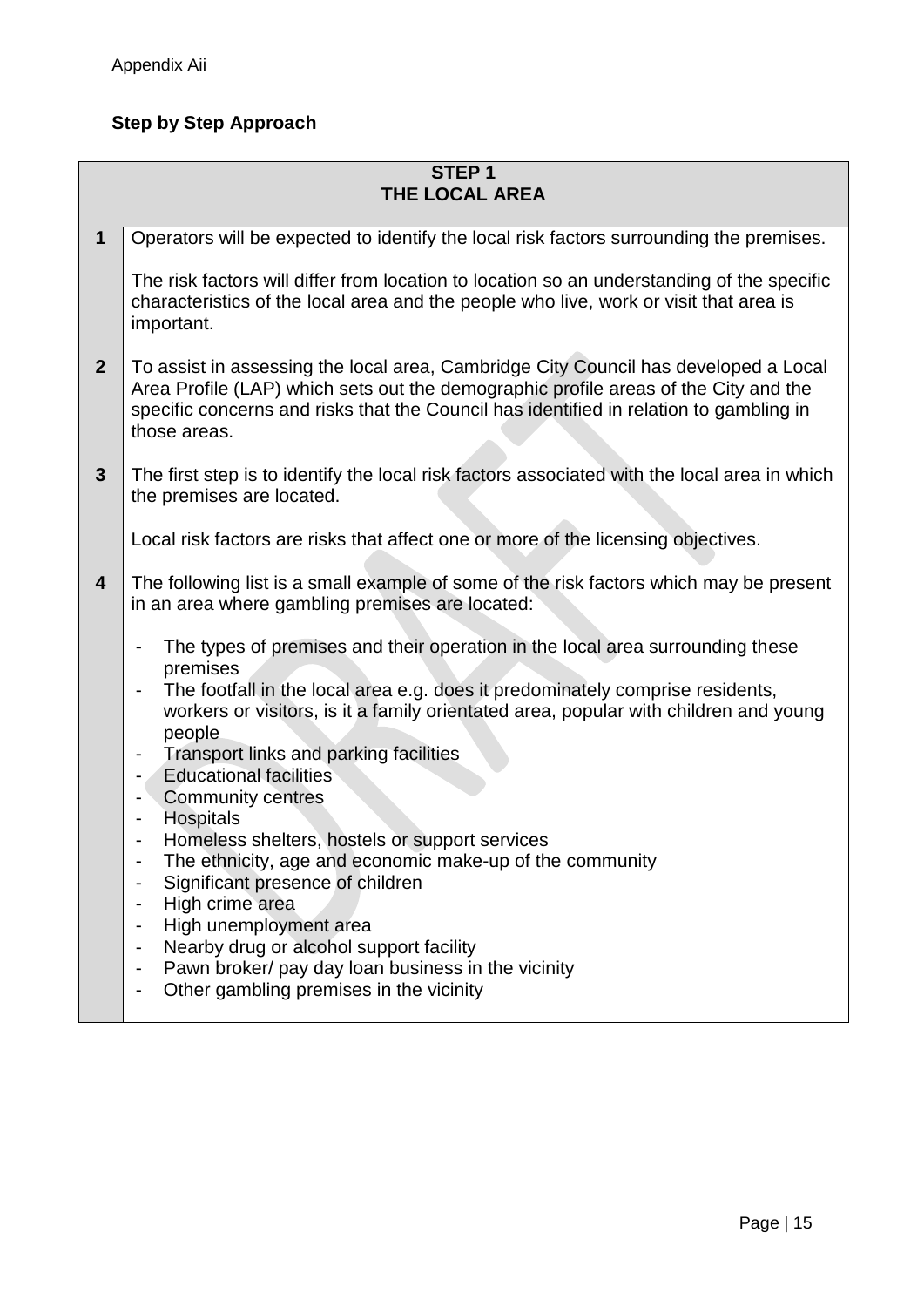### **STEP 2 THE GAMBLING OPERATION**

**1** In assessing the risk factors associated with a gambling operation the assessor should take into account the local risks which are commonly accepted by broader stakeholders and how that gambling operation may affect that risk.

The assessor may wish to consider:

- How the gambling operation will relate to how the operator conducts its business
- What gambling products it provides in the premises
- The facilities to enable gambling within the premises
- The staffing levels within the premises
- The level and requirement for staff training
- Whether loyalty or account cards are used or not
- The policies and procedures it has in place in relation to regulatory requirements of the Act or to comply with the LCCP
- The security and crime prevention arrangements it has in place
- How it advertises locally and on the premises
- The marketing material within the premises
- The display and provision of information

## **STEP 3 THE DESIGN OF THE PREMISES**

**1** The design and layout of the premises is a key consideration as this could have a significant impact on the risk to the licensing objectives.

In assessing the risk factors associated with the premises design and layout reference is needed to the local area risk factors already identified to ensure the design does not add to that risk.

The design both internal and external should be considered and specific risk factors identified and noted. For example:

- The premises may have a number of support pillars which the assessor identifies as obstructing the view of the gaming machines from the cashier counter
- The assessor may identify that the design of the entrance to the premises is not sufficiently covered by CCTV to enable the identification of offenders
- Premises which are located within an area which has a high number of children and young people present throughout the day, may identify that their standard external design means that children and young people can see into the premises and see gambling taking place
- If a premises has a large amount of glass frontage in an area prone to criminal damage, the assessor may consider the risk of damage to the standard toughened glass to be high

These would be identified risk factors that would need to be documented.